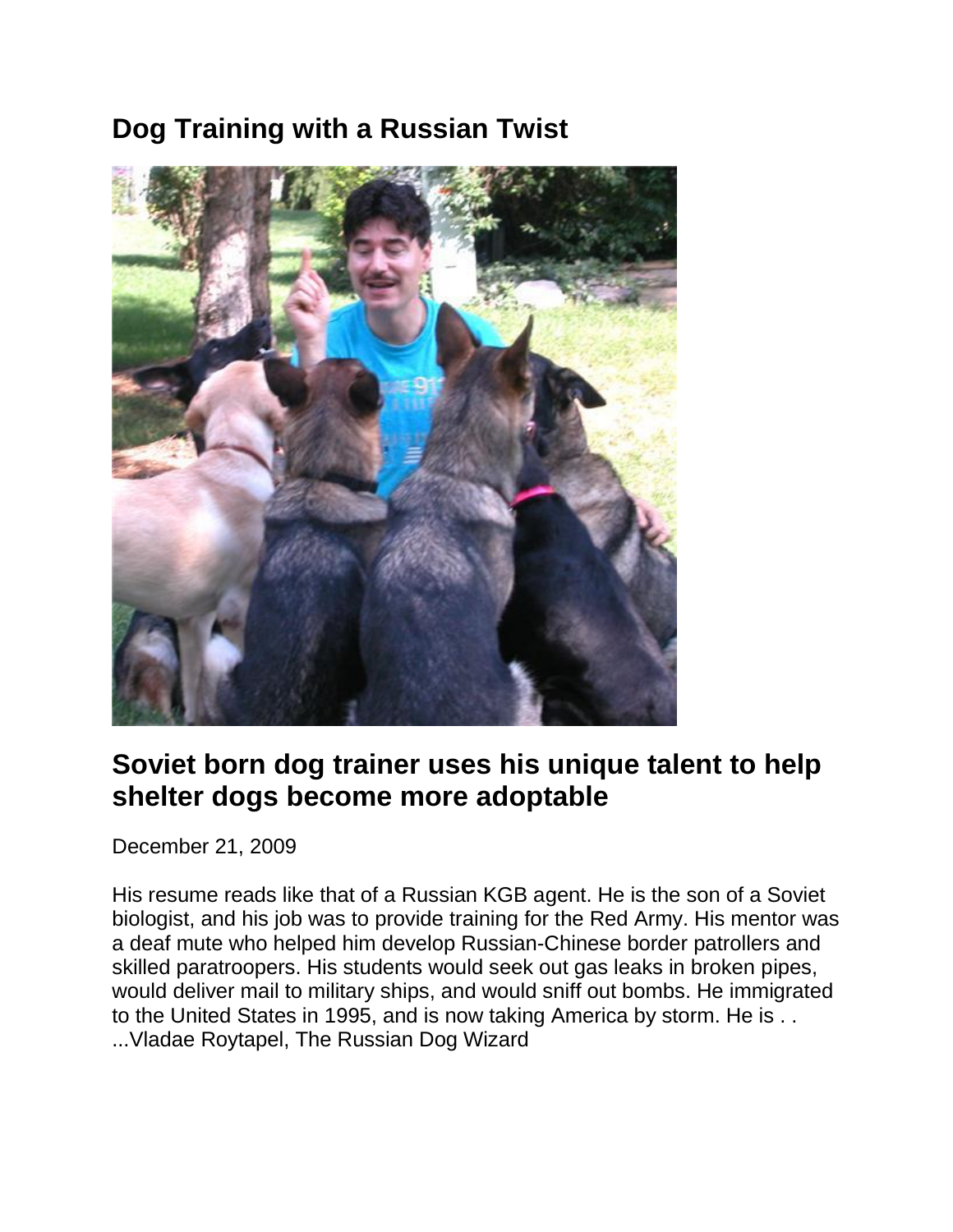### **Vladae's Background**

Vladae Roytapel"s passion for dogs began when he was a young boy growing up in the Soviet Union near the Turkish border of what is now Azerbaijan. His grandfather was a Soviet biologist who conducted behavioral experiments on farm animals based on the theories of Russian scientist Ivan Pavlov. Roytapel assisted his grandfather on the farm, working with wolves, foxes, coyotes and chickens, and won his first prize for dog training at the age of 12 at an obedience championship with his pet Siberian Husky, Berta.

Roytapel"s dramatic turning point came when he was mentored by a deafmute dog trainer who was legendary throughout Russia. He was taught how to teach a dog without words, and he went on to train dogs for the Red Army. During his 13-year stint in the army, Roytapel taught dogs to do things such as search for leaking gas in broken pipes and deliver mail between military ships. He also trained dogs to sniff out bombs, and work for customs officers on the Soviet-China border - even jump out of airplanes as "doggy paratroopers".

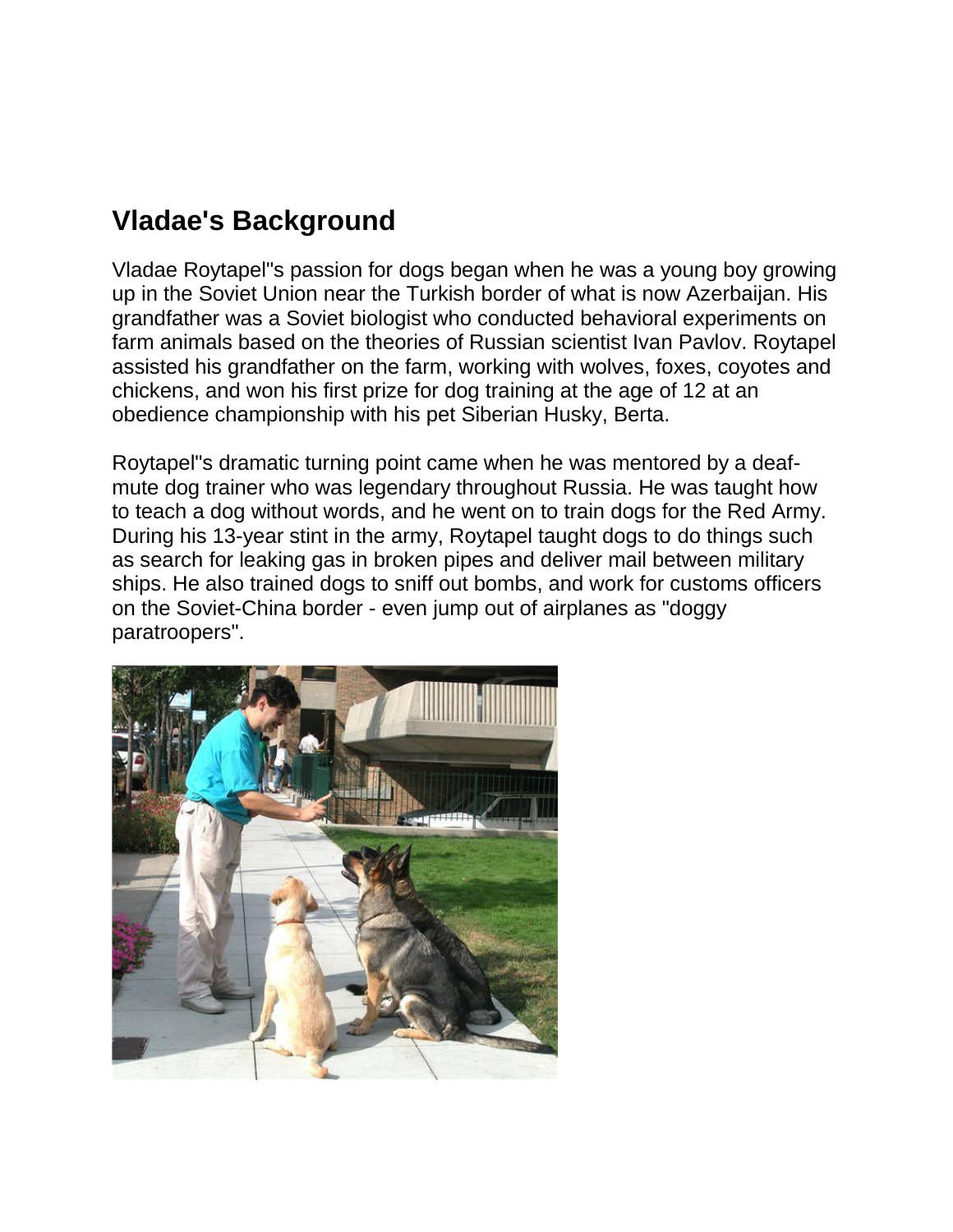## **Chasing a Dream**

Vladae, now 46 and a married father of two, eventually started a dog obedience school before coming to the United States about a decade ago. His focus on the dog-human relationship in civilian life earned him the nickname "The Canine Dr. Phil" because of his ability to resolve conflicts between man and his best friend.

Prior to relocating to the West Coast last August, Roytapel spent a decade in Detroit, MI, where he achieved dog training fame in Michigan. He eventually became so well known that people there would stop him on the street to ask for his autograph. A few years ago, Roytapel appeared on Letterman, after which he accepted a job hosting segments on Animal Radio, a nationally syndicated pet show. But that was not enough for Vladae. He had the hottest dog trainer on his radar, and decided to move to California to size himself up to Cesar Millan.

## **Vladae's Unique Techniques**

Vladae Roytapel created "Doglish" as a way to communicate with dogs based on how dogs communicate with each other. He has learned to speak to dogs on their own frequency, using a combination of sounds and body language he calls "Doglish." While some might laugh about the name, he's serious about the results. According to Roytapel, dogs don't understand words, but they are finely tuned to tone.

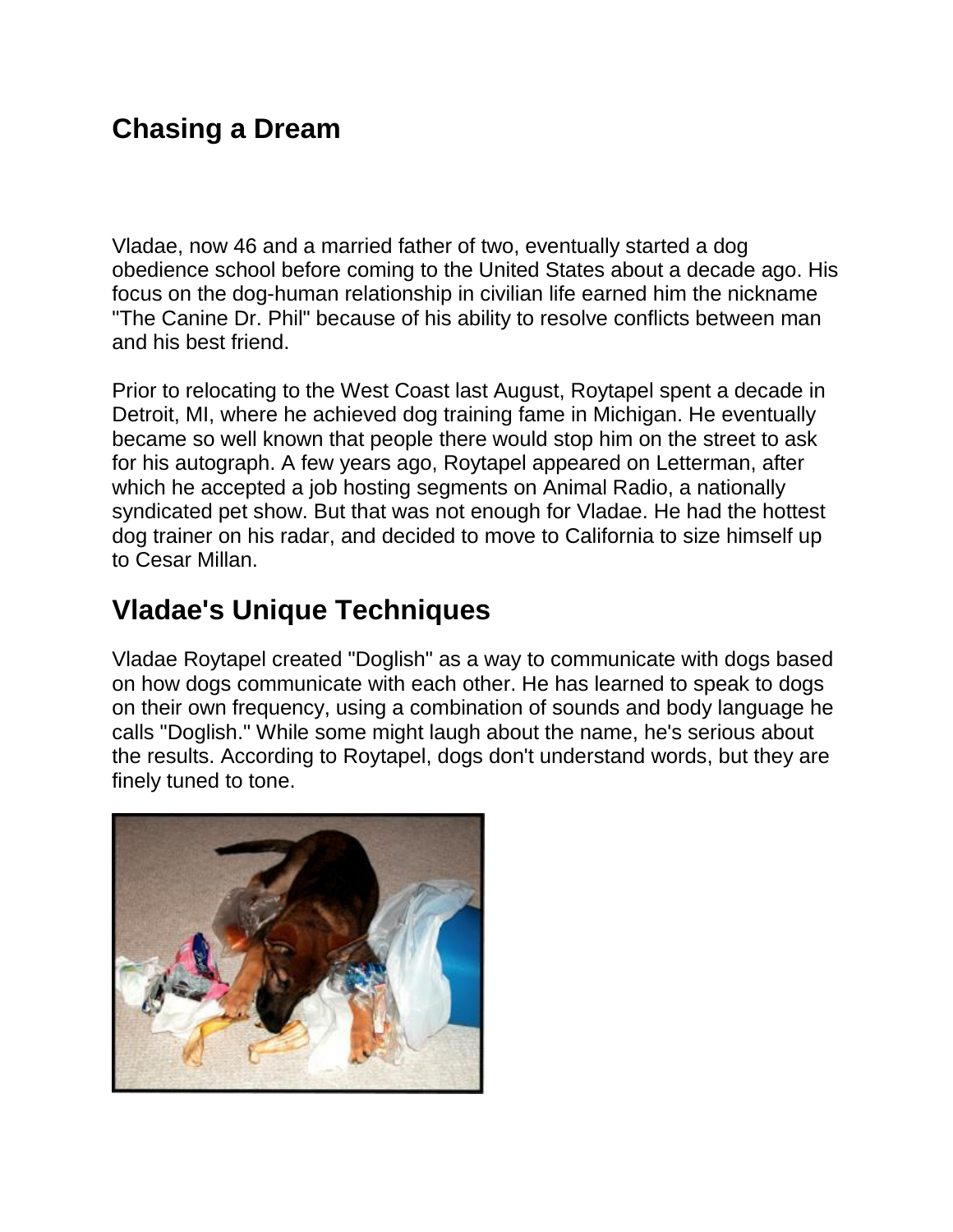There are three basic sounds to Doglish - a high-pitched voice that mimics a howl and signifies approval, an abrupt bark-like tone used for commands, and a deep, growling intonation for discipline. Vladae provides an example: Your playful dog grabs a shoe and won"t let go. Instead of hitting the dog or shouting to "let go", gently retrieve the shoe and use your best high-pitched howl-speak to say, "Good girrrllllllll!" or "Good boooyyyyy!" He further explains, "You can't say 'no" to the dog. He doesn't even understand your 'no.' He might even like your 'no.' He might think 'no' is his nickname."

### **Non-verbal communication consists of various types of body language**

Roytapel says that mother dogs communicate with their pups by licking (to praise) and nipping (gently, to correct). You can imitate that by patting (not rubbing) a dog on his head to praise, and by snapping his leash (one tug, not hard) to get his attention for correction. Other examples of "doglish" gestures are:

-Leaning over the dog, just slightly, means "sit"

-Towering over him will communicate "down"

-A step forward is translated as an invasion of space and should be used for corrections

-Moving backward is translated as an invitation to follow

-Lowering yourself (kneeling down) is seen as a friendly gesture

-Raising yourself into a posture over the dog is seen as a gesture of dominance

One of the most important lessons in dog training is to never let your dog lead while on the leash. "You walk the dog; the dog doesn't walk you," he says. "Pulling on the leash is a sign that your dog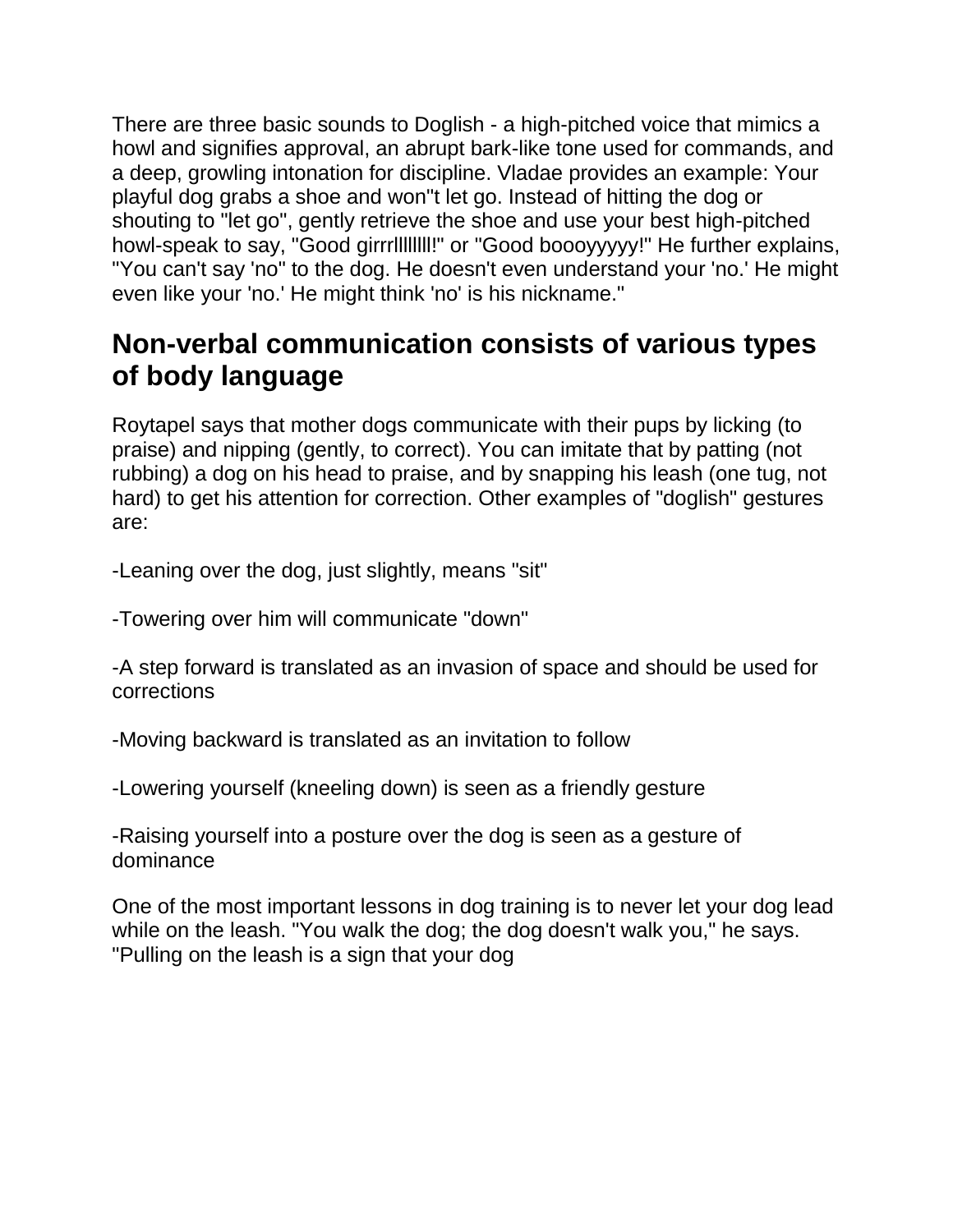

believes he's in charge of you. It's putting him in a position of authority. Teaching your dog to walk at your side or behind you eliminates many problems, such as on-leash aggression, excessive barking and possessiveness of the owner, according to Roytapel.

# **Giving Back**

Roytapel is currently expanding his Southern California clientele, and is also working on a lecture tour and TV show. Despite his hectic schedule, he realizes that his gift is a blessing that should be used to help the community that is embracing his talents. "I am offering free training seminars to shelter and rescue groups for a limited time. I can teach these people how to work with abandoned, abused, and homeless dogs to help them become more adoptable."



A perfect example is Vladae"s work with Azure, a stabbed pit bull that was recently relinquished by her owner to the [Pet Rescue Center](http://www.thepetrescuecenter.org/) in Mission Viejo. Vladae volunteered his training services to help Azure overcome aggression issues, and he trained the staff to continue working with her. After just a few